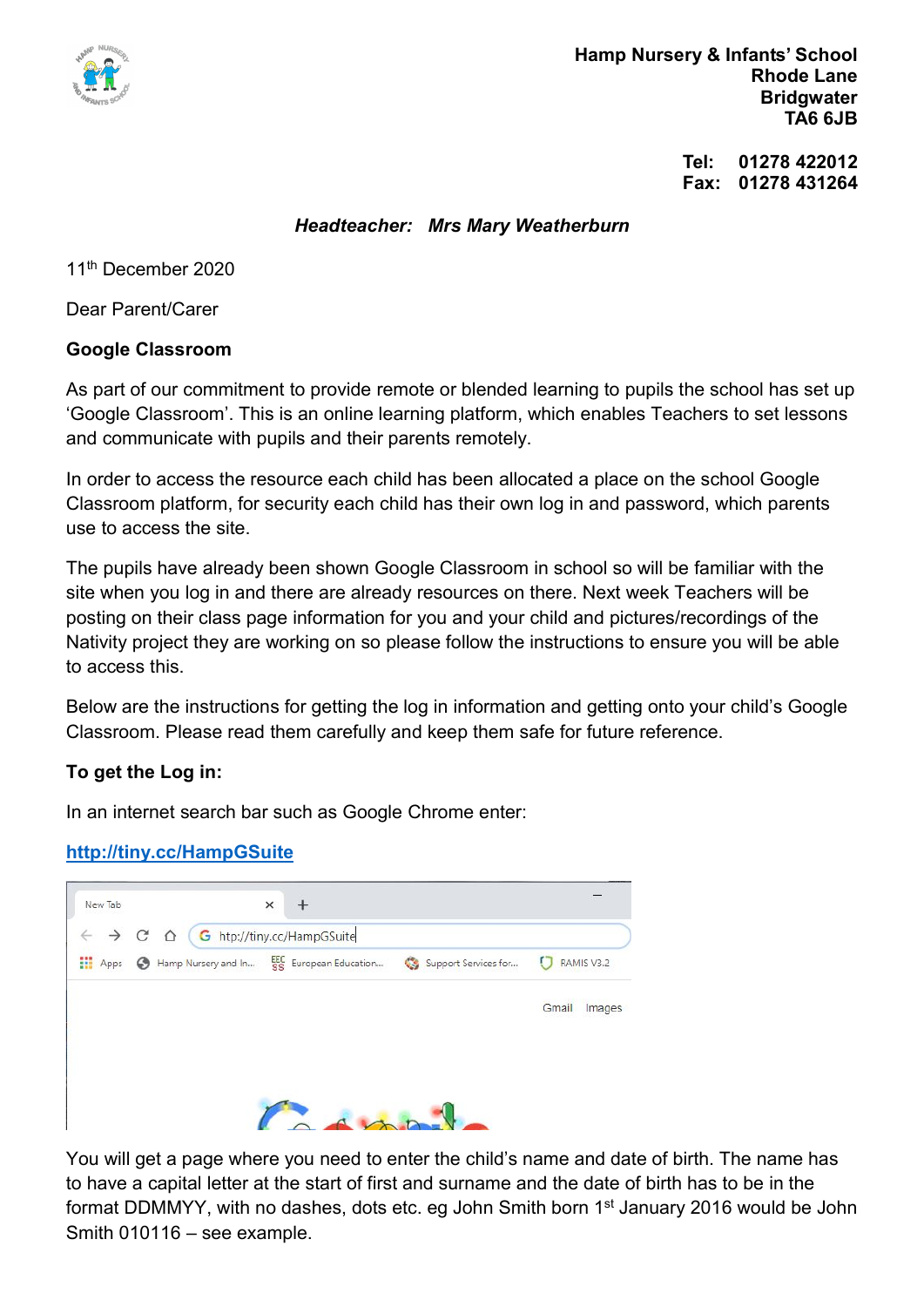# **Get Login Information**

| Complete the form below to get access to your |  |
|-----------------------------------------------|--|
| First Name                                    |  |
| John                                          |  |
|                                               |  |
| Last Name                                     |  |
| Smith                                         |  |
|                                               |  |
| DOB (DDMMYY)                                  |  |
| 010116                                        |  |

Click on get credentials and your child's user name and password will appear below. Make a note of these. The user name should end in

@hampnurseryandinfantschool.co.uk and the password will be a mixture of letters and numbers.

Next in the internet address bar type in:

https://classroom.google.com and enter the username and password where prompted.

|                      | Google                                               |
|----------------------|------------------------------------------------------|
|                      | Sign in                                              |
|                      | Use your Google Account                              |
|                      | <b>Email or phone</b>                                |
| <b>Forgot email?</b> |                                                      |
| Learn more           | Not your computer? Use InPrivate windows to sign in. |

## If you are signed into a personal gmail account you may have to sign out or click on use another account.

After reading the terms and conditions you will enter the site. You will then need to select that you are a student by clicking on the icon.